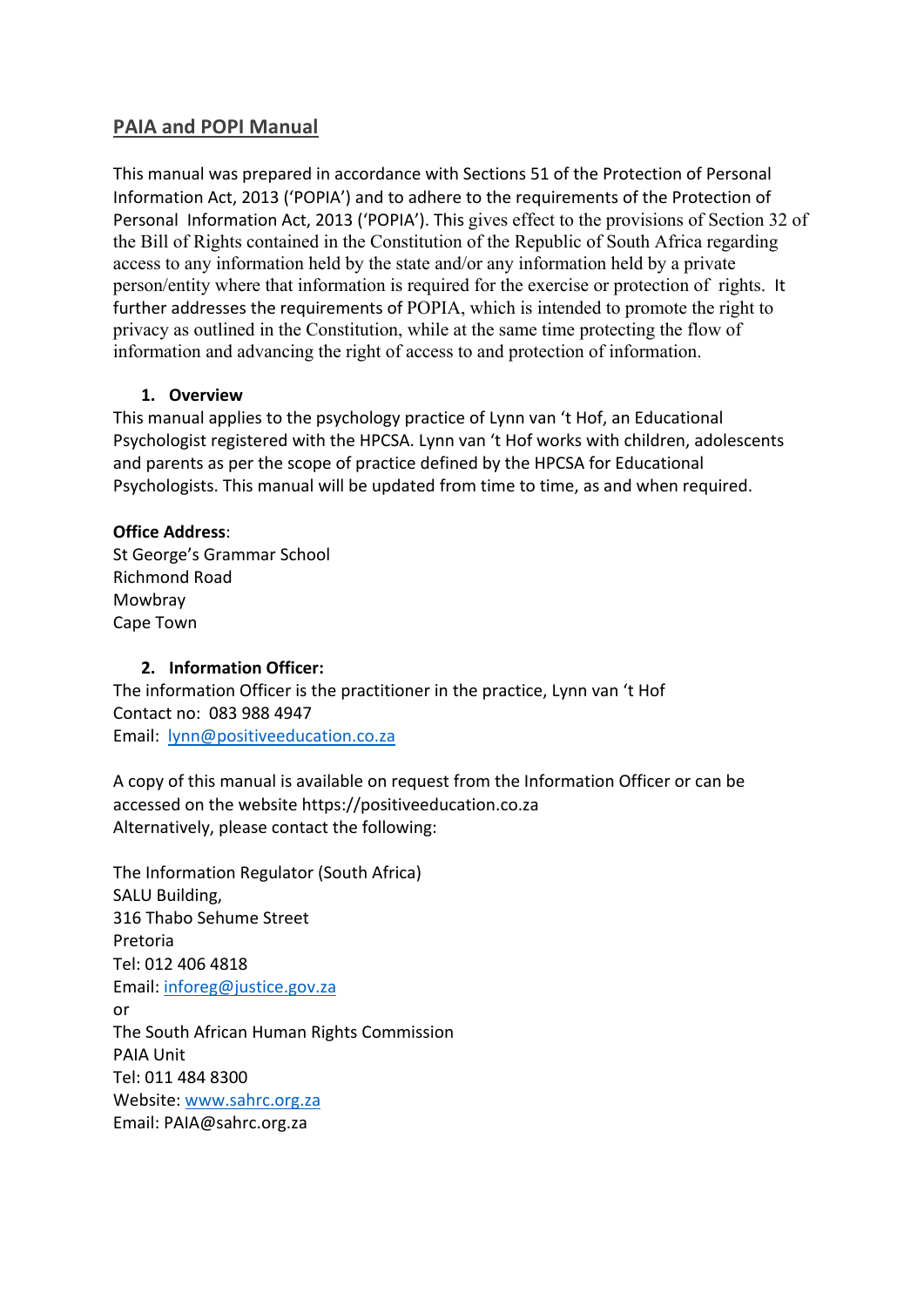## **3. Requesting access to records:**

Records can be requested from Lynn van 't Hof on a request form that can be accessed from her, or from https://www.justice.gov.za/forms/paia/J752\_paia\_Form20C.pdf, with the following applying:

- Fees may be payable as prescribed by law
- The request form must be completed by the requester, including details regarding the right the requester wishes to protect, and why access is required.
- If the requester is acting on behalf of another person, the signature of the other person, being the one who has authorized the request, must be provided. The Information Officer may require further proof, or call the person(s) to whom the information belongs to verify that permission has been given for the other person to access this information on their behalf.
- The requester must specify the format that he/she wishes the information to be presented in.
- if the record is part of a longer document the requester may only access what pertains to the information requested, and not to the remainder of the record.
- All such requests will be evaluated against the provisions of the Act. The Information Officer can refuse access according to what is stipulated in the Act. A response to the request for information must be provided within 30 days of the request, and if not granted the requester can approach the courts within a 30 day period.

The following information is made known automatically and no requests are required in this regard:

- documents and information on the website
- fees
- general practice terms and policies
- informed consent forms

### **4. Categories of records held by the practitioner**

The practice holds records in the categories listed below. The fact that a record type is listed here does not mean automatic disclosure of these records and all access is subject to the evaluation process outlined above, and will be exercised in accordance with the Act.

Within the health sector, personal and patient information is protected by legislation and ethics, and disclosure only takes place within those frameworks, if at all.

Financial Records:

- Annual financial statements
- tax returns
- accounting records
- banking records
- bank statements
- rental agreements
- invoices
- tax records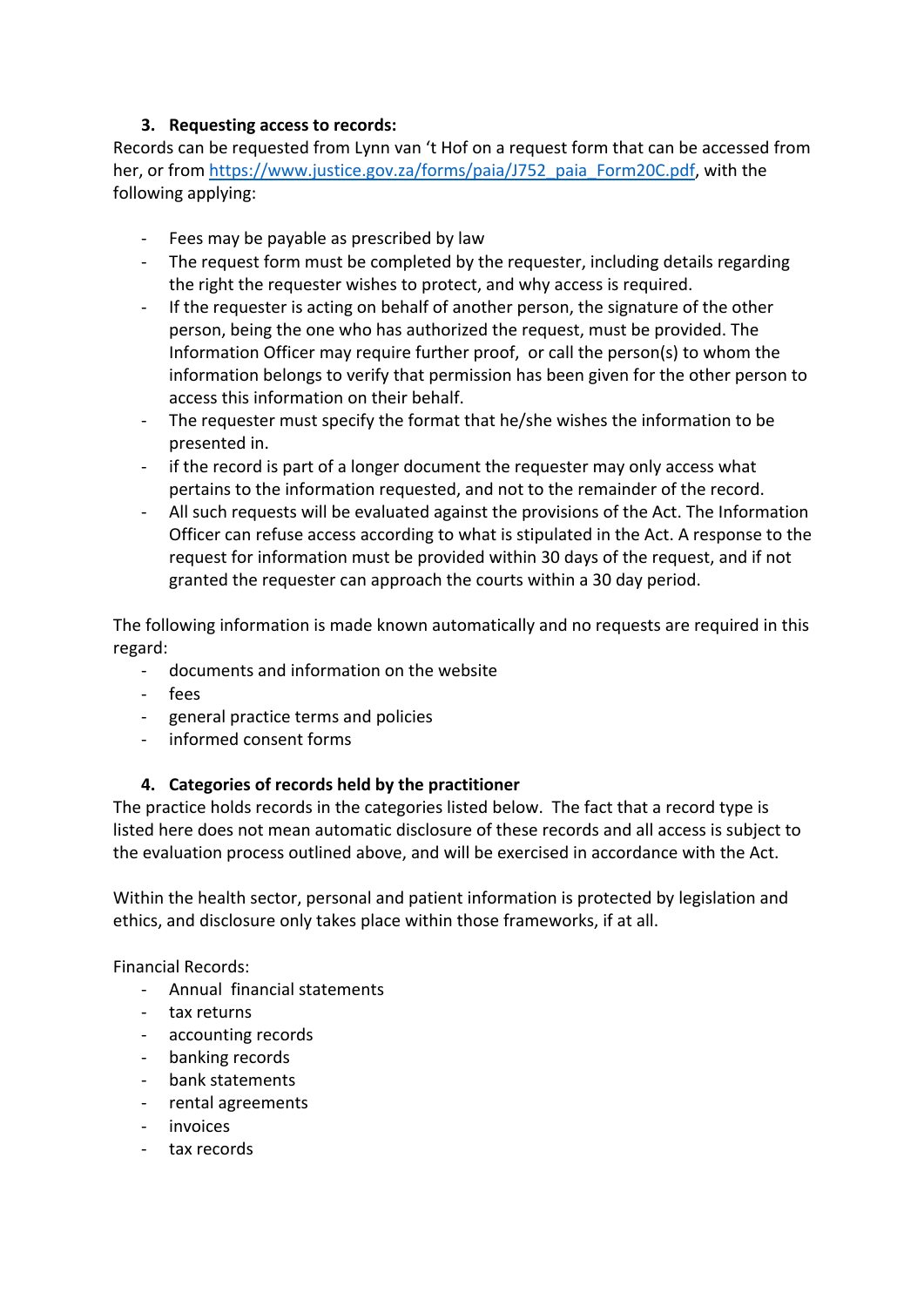Patient documents and records

- contact details and residential address
- patient lists
- health records
- medical records
- funding records
- agreements
- consents
- needs assessments
- financial and accounts information
- medical aid numbers
- research information
- evaluation records
- profiling

### **5. The purpose of processing the abovementioned records**

In terms of business records: to comply with business and tax legislation.

in relation to patients: for retention of records as required by law, to provide health care services and for collection of fees for the services so provided.

Where the practice participates in registries or databases, the specific consent signed by patients to have the information included would disclose the purposes of such databases. With regard to suppliers and service providers: for record retention as legislated and for their execution of supplier and service level agreements

### **6. Records available in terms of other legislation**

Information is available in terms of the following legislation that is subject to conditions set by such laws. As the law changes from time to time, such laws may alter the scope of access by persons specified in such entities. This list is therefore not to be read as final and complete.

Health legislation: The National Health Act 61 of 2003 Medical Schemes Act 121 of 1998 Children's Act 38 of 2005 Choice on Termination of Pregnancy Act 92 of 1996 Mental Health Care Act 17 of 2002 Medicines and Related Substances Act 101 of 1965 Choice of Termination of Pregnancy Act 92 of 1996 Health Professions Act 56 of 1974

### **7. Recipients of Personal information**

Lynn van 't Hof may, as per the National Health Act, share relevant personal and health information with other service providers involved in a client's care, when such sharing is in their best interests, and also to medical schemes, where applicable. She is also required to report adverse events of products to the SA Health Products Regulatory Authority and the company who produced the product.